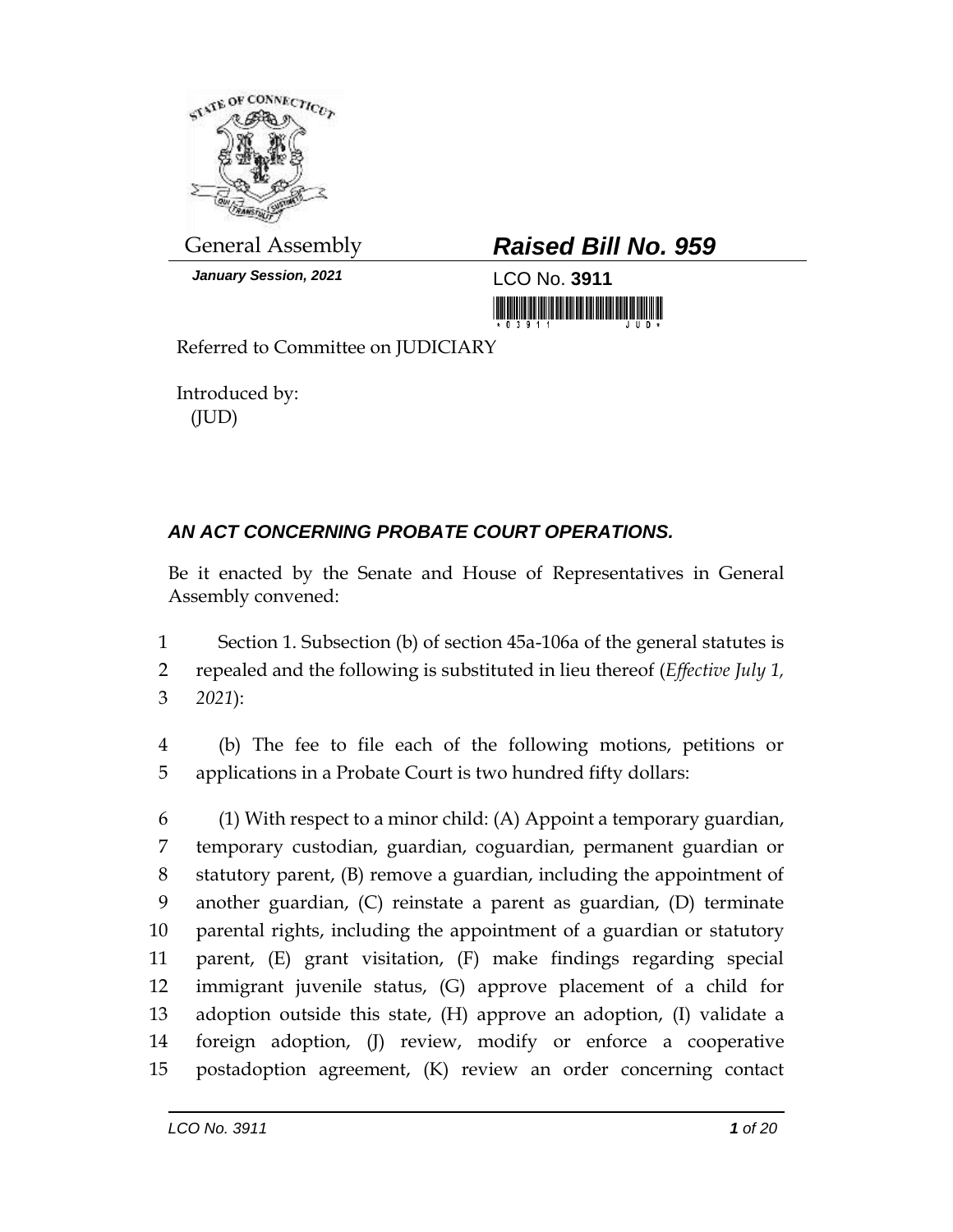between an adopted child and his or her siblings, (L) resolve a dispute concerning a standby guardian, (M) approve a plan for voluntary services provided by the Department of Children and Families, (N) determine whether the termination of voluntary services provided by the Department of Children and Families is in accordance with applicable regulations, (O) conduct an in-court review to modify an 22 order,  $(P)$  grant emancipation,  $(Q)$  grant approval to marry,  $(R)$  transfer funds to a custodian under sections 45a-557 to 45a-560b, inclusive, (S) appoint a successor custodian under section 45a-559c, (T) resolve a dispute concerning custodianship under sections 45a-557 to 45a-560b, inclusive, and (U) grant authority to purchase real estate;

(2) Determine paternity;

 (3) Determine the age and date of birth of an adopted person born outside the United States;

 (4) With respect to adoption records: (A) Appoint a guardian ad litem for a biological relative who cannot be located or appears to be incompetent, (B) appeal the refusal of an agency to release information, (C) release medical information when required for treatment, and (D) grant access to an original birth certificate;

(5) Approve an adult adoption;

 (6) With respect to a conservatorship: (A) Appoint a temporary conservator, conservator or special limited conservator, (B) change residence, terminate a tenancy or lease, sell or dispose household furnishings, or place in a long-term care facility, (C) determine 40 competency to vote,  $(D)$  approve a support allowance for a spouse,  $(E)$  grant authority to elect the spousal share, (F) grant authority to purchase real estate, (G) give instructions regarding administration of a joint asset or liability, (H) distribute gifts, (I) grant authority to consent to involuntary medication, (J) determine whether informed consent has been given for voluntary admission to a hospital for psychiatric disabilities, (K) determine life-sustaining medical treatment, (L) transfer to or from another state, (M) modify the conservatorship in connection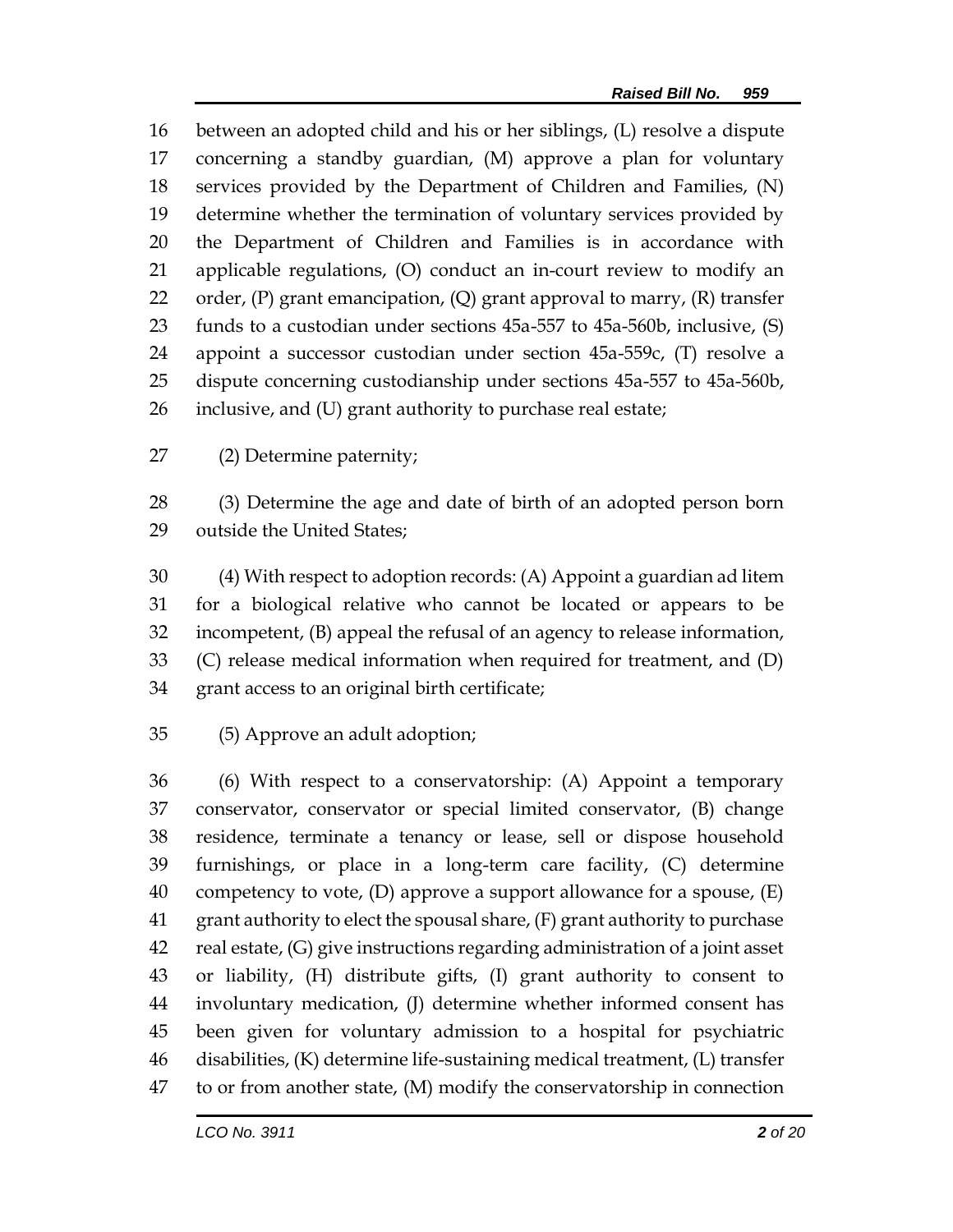with a periodic review, (N) excuse accounts under rules of procedure approved by the Supreme Court under section 45a-78, (O) terminate the conservatorship, and (P) grant a writ of habeas corpus;

 (7) With respect to a power of attorney: (A) Compel an account by an agent, (B) review the conduct of an agent, (C) construe the power of attorney, and (D) mandate acceptance of the power of attorney;

 (8) Resolve a dispute concerning advance directives or life-sustaining medical treatment when the individual does not have a conservator or guardian;

 (9) With respect to an elderly person, as defined in section 17b-450: (A) Enjoin an individual from interfering with the provision of protective services to such elderly person, and (B) authorize the Commissioner of Social Services to enter the premises of such elderly person to determine whether such elderly person needs protective services;

 (10) With respect to an adult with intellectual disability: (A) Appoint a temporary limited guardian, guardian or standby guardian, (B) grant visitation, (C) determine competency to vote, (D) modify the guardianship in connection with a periodic review, (E) determine life- sustaining medical treatment, (F) approve an involuntary placement, (G) review an involuntary placement, (H) authorize a guardian to manage the finances of such adult, and (I) grant a writ of habeas corpus;

 (11) With respect to psychiatric disability: (A) Commit an individual for treatment, (B) issue a warrant for examination of an individual at a general hospital, (C) determine whether there is probable cause to continue an involuntary confinement, (D) review an involuntary confinement for possible release, (E) authorize shock therapy, (F) authorize medication for treatment of psychiatric disability, (G) review the status of an individual under the age of sixteen as a voluntary patient, and (H) recommit an individual under the age of sixteen for further treatment;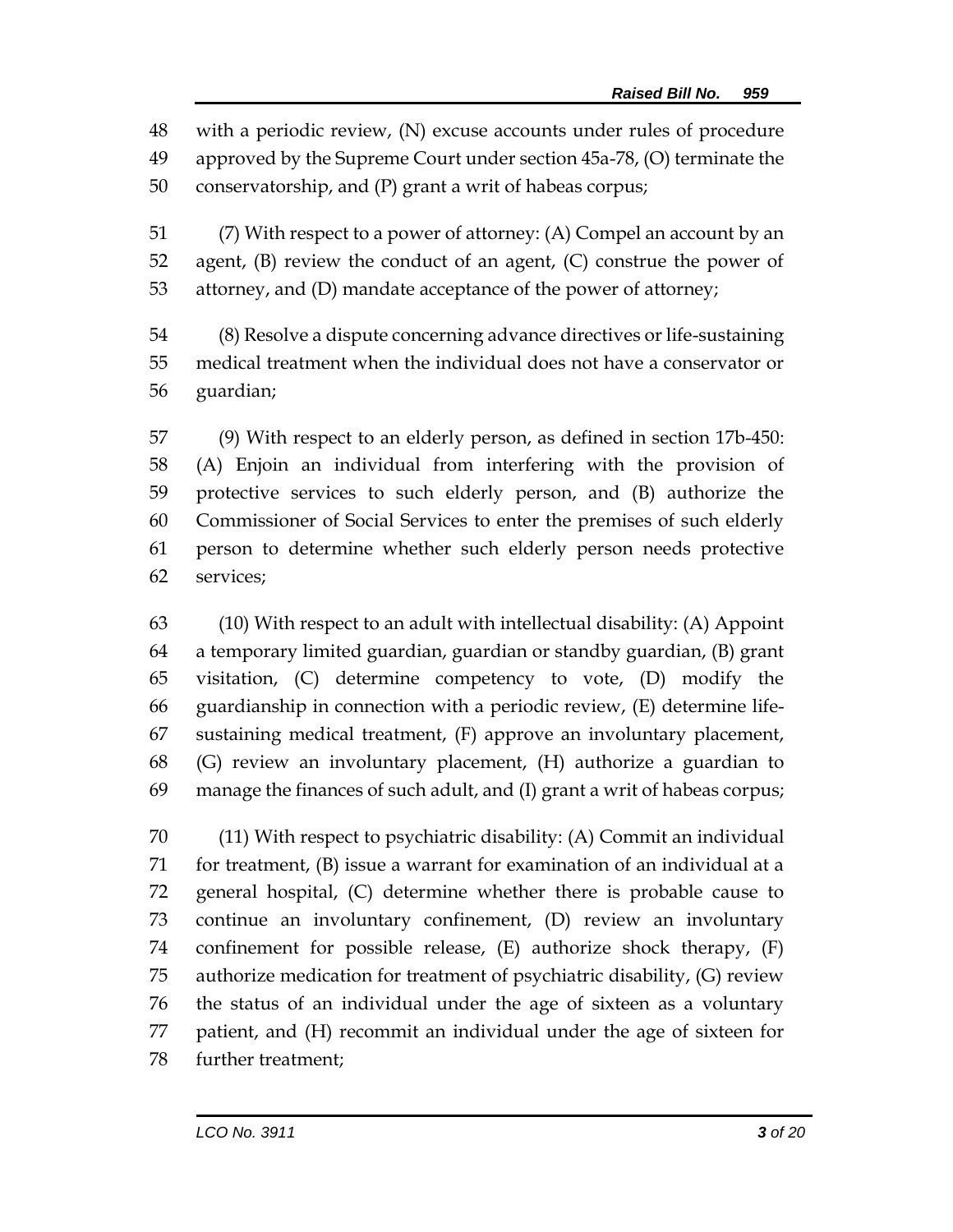(12) With respect to drug or alcohol dependency: (A) Commit an individual for treatment, (B) recommit an individual for further treatment, and (C) terminate an involuntary confinement; (13) With respect to tuberculosis: (A) Commit an individual for treatment, (B) issue a warrant to enforce an examination order, and (C) terminate an involuntary confinement; (14) Compel an account by the trustee of an inter vivos trust, custodian under sections 45a-557 to 45a-560b, inclusive, or treasurer of an ecclesiastical society or cemetery association; (15) With respect to a testamentary or inter vivos trust: (A) Construe, validate, divide, combine, reform, modify or terminate the trust, (B) enforce the provisions of a pet trust, **[**and**]** (C) excuse a final account under rules of procedure approved by the Supreme Court under section 45a-78, and (D) assume jurisdiction of an out-of-state trust; (16) Authorize a fiduciary to establish a trust; (17) Appoint a trustee for a missing person; (18) Change a person's name; (19) Issue an order to amend the birth certificate of an individual born in another state to reflect a gender change; (20) Require the Department of Public Health to issue a delayed birth certificate; (21) Compel the board of a cemetery association to disclose the minutes of the annual meeting; (22) Issue an order to protect a grave marker; (23) Restore rights to purchase, possess and transport firearms; (24) Issue an order permitting sterilization of an individual;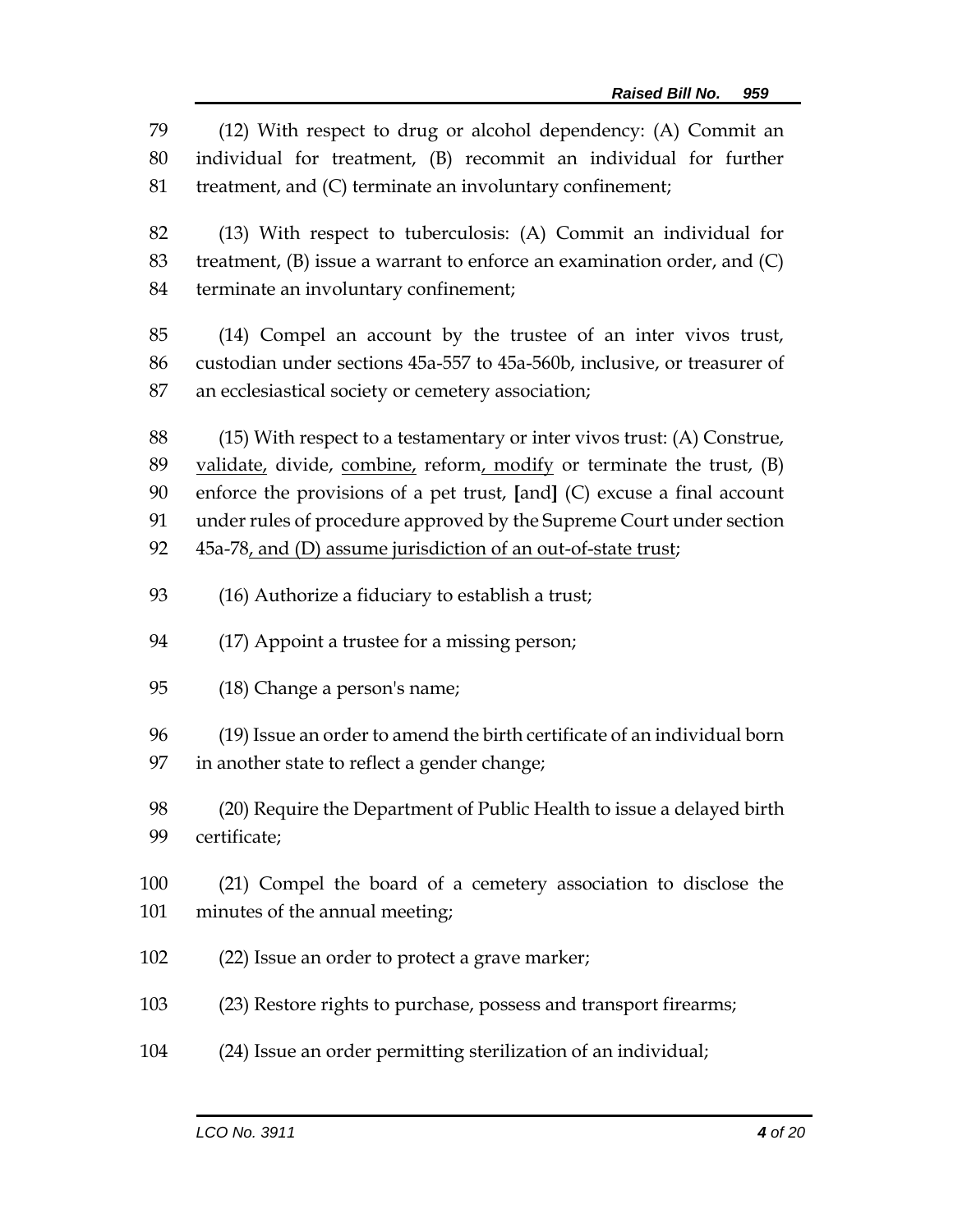(25) Approve the transfer of structured settlement payment rights; and

 (26) With respect to any case in a Probate Court other than a decedent's estate: (A) Compel or approve an action by the fiduciary, (B) give **[**advice or**]** instruction to the fiduciary, (C) authorize a fiduciary to compromise a claim, (D) list, sell or mortgage real property, (E) determine title to property, (F) resolve a dispute between cofiduciaries or among fiduciaries, (G) remove a fiduciary, (H) appoint a successor fiduciary or fill a vacancy in the office of fiduciary, (I) approve fiduciary or attorney's fees, (J) apply the doctrine of cy pres or approximation, (K) reconsider, modify or revoke an order, and (L) decide an action on a probate bond.

 Sec. 2. Subsection (c) of section 45a-106a of the general statutes is repealed and the following is substituted in lieu thereof (*Effective July 1, 2021*):

 (c) The fee to file a petition for custody of the remains of a deceased person in a Probate Court is one hundred fifty dollars, except that the court shall waive the fee if the state is obligated to pay funeral and burial expenses under section 17b-84 or 17b-131.

 Sec. 3. Subdivision (4) of subsection (b) of section 45a-107 of the general statutes is repealed and the following is substituted in lieu thereof (*Effective July 1, 2021)*:

 (4) In any matter in which the Commissioner of Administrative Services is the legal representative of the estate pursuant to section 4a- 16, the fee shall be the lesser of (A) the amount calculated under subdivisions (1) and (2) of this subsection, or (B) the amount collected by the Commissioner of Administrative Services after paying the expense of funeral and burial in accordance with section 17b-84 or 17b-133 131.

 Sec. 4. Subdivision (4) of subsection (c) of section 45a-107 of the general statutes is repealed and the following is substituted in lieu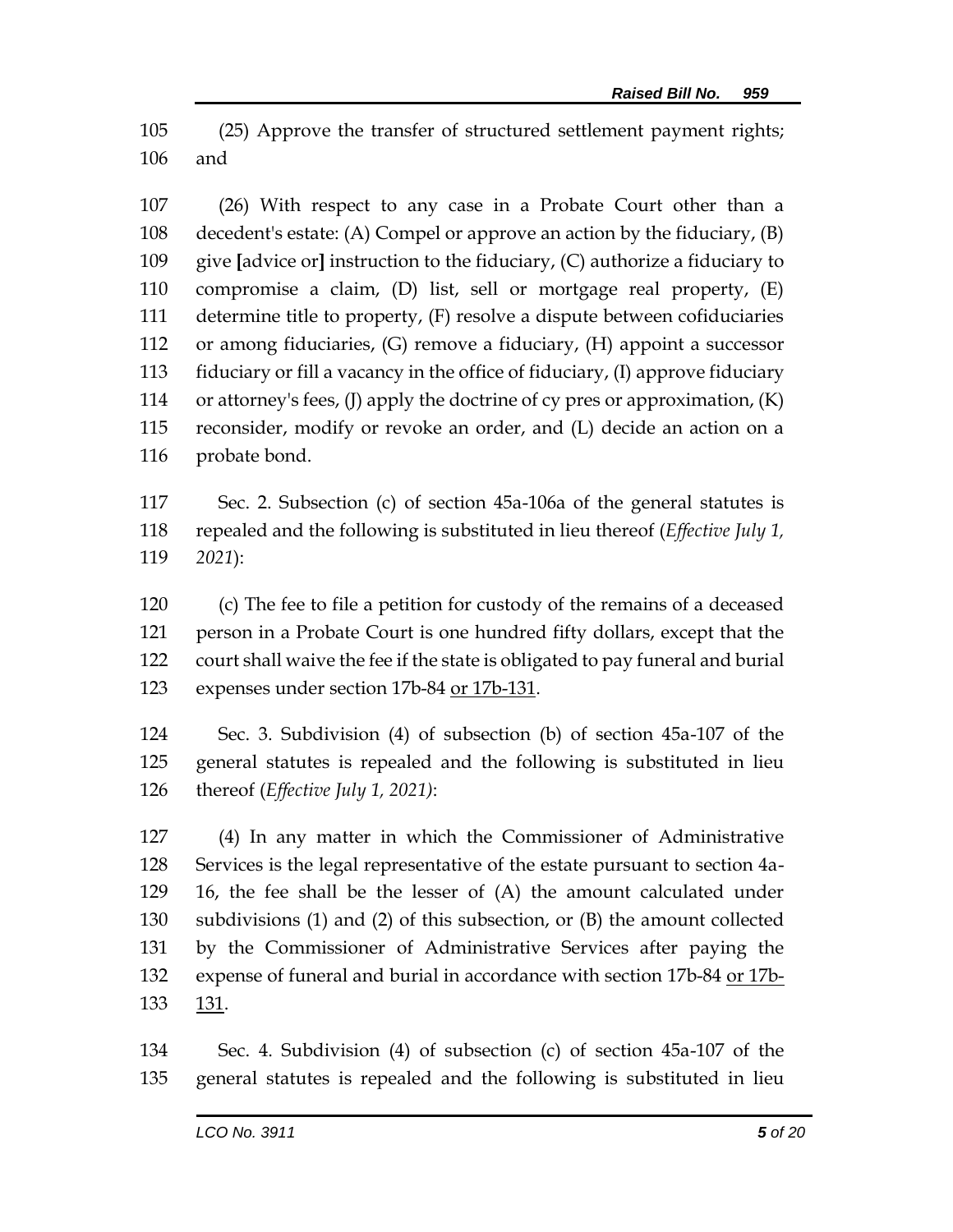## thereof (*Effective July 1, 2021*):

 (4) In any matter in which the Commissioner of Administrative Services is the legal representative of the estate pursuant to section 4a- 16, the fee shall be the lesser of (A) the amount calculated under subdivisions (1) and (2) of this subsection, or (B) the amount collected by the Commissioner of Administrative Services after paying the 142 expense of funeral and burial in accordance with section 17b-84 or 17b-131.

 Sec. 5. Section 45a-111 of the general statutes is repealed and the following is substituted in lieu thereof (*Effective July 1, 2021*):

 (a) No fee or expense shall be charged for any proceedings in the settlement of the estate of any member of the armed forces who died while in service in time of war as defined in section 27-103.

 (b) No fees or expenses shall be charged under sections **[**45a-107**]** 45a- $106a$  to 45a-112, inclusive, as amended by this act, or under section 45a-727 for adoption proceedings involving special needs children.

 (c) If a petitioner or applicant to a Probate Court claims that unless his or her obligation to pay the fees and the necessary expenses of the action, including the expense of service of process, is waived, such petitioner or applicant will be deprived by reason of his or her indigency of his or her right to bring a petition or application to such court or that he or she is otherwise unable to pay the fees and necessary expenses of the action, he or she may file with the clerk of such Probate Court an application for waiver of payment of such fees and necessary expenses. Such application shall be signed under penalty of false statement, shall state the applicant's financial circumstances, and shall identify the fees and expenses sought to be waived and the approximate amount of each. If the court finds that the applicant is unable to pay such fees and expenses, it shall order such fees and expenses waived. If such expenses include the expense of service of process, the court, in its order, shall indicate the method of service authorized and the expense of such service shall be paid from funds appropriated to the Judicial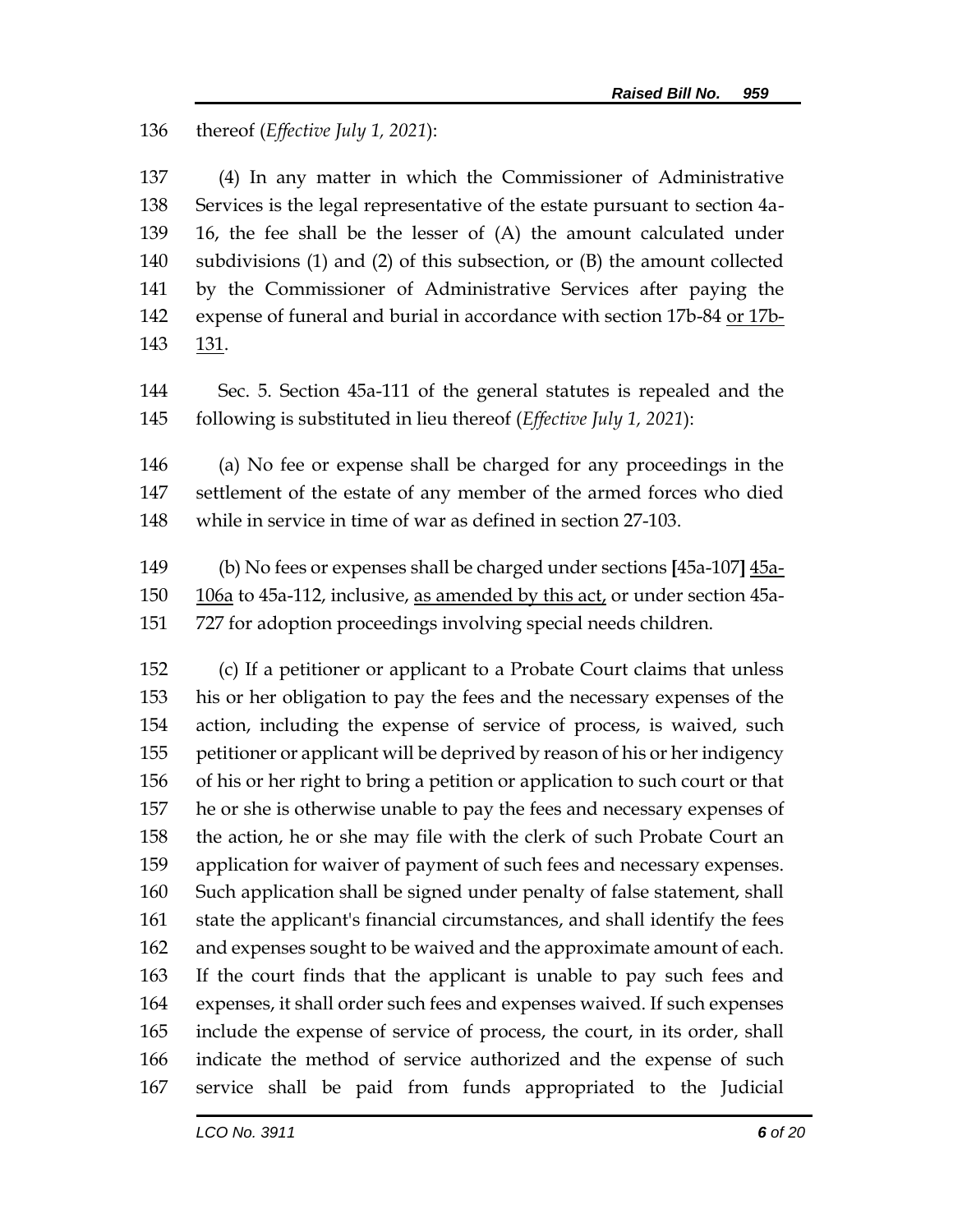Department, except that, if funds have not been included in the budget of the Judicial Department for such expenses, such expenses shall be paid from the Probate Court Administration Fund.

 (d) The court may, in its discretion, postpone payment of any **[**entry**]** filing fee or other fee or expense due under sections **[**45a-107**]** 45a-106a to 45a-112, inclusive, as amended by this act, and enter any matter if it appears to the court that to require such **[**entry**]** filing fee or other fee or expense to accompany submission of the matter would cause undue delay or hardship, but in such case the applicant, petitioner or moving party shall be liable for the **[**entry**]** filing fee and all other fees and expenses upon receipt of an invoice therefor from the court.

 (e) Any fee or expense charged under the provisions of sections **[**45a- 107**]** 45a-106a to 45a-112, inclusive, as amended by this act, shall not be subject to the tax imposed under chapter 219.

 Sec. 6. Section 45a-112 of the general statutes is repealed and the following is substituted in lieu thereof (*Effective July 1, 2021*):

 When the state or any of its agencies is an applicant, petitioner or moving party commencing a matter in a Probate Court, or is otherwise liable for the fees or expenses under sections **[**45a-107**]** 45a-106a to 45a- 112, inclusive, as amended by this act, the court shall accept such matter without the **[**entry**]** filing fee accompanying the filing thereof, and shall bill the **[**entry**]** filing fee or other fee or expense to the appropriate agency for subsequent payment, which payment shall be due and payable upon receipt of such bill.

 Sec. 7. Section 45a-113a of the general statutes is repealed and the following is substituted in lieu thereof (*Effective July 1, 2021*):

 Whenever a Probate Court determines that a refund is due an applicant, petitioner, moving party or other person for any overpayment of costs, fees, charges or expenses incurred under the provisions of sections **[**45a-107**]** 45a-106a to 45a-112, inclusive, as amended by this act, the Probate Court Administrator shall, upon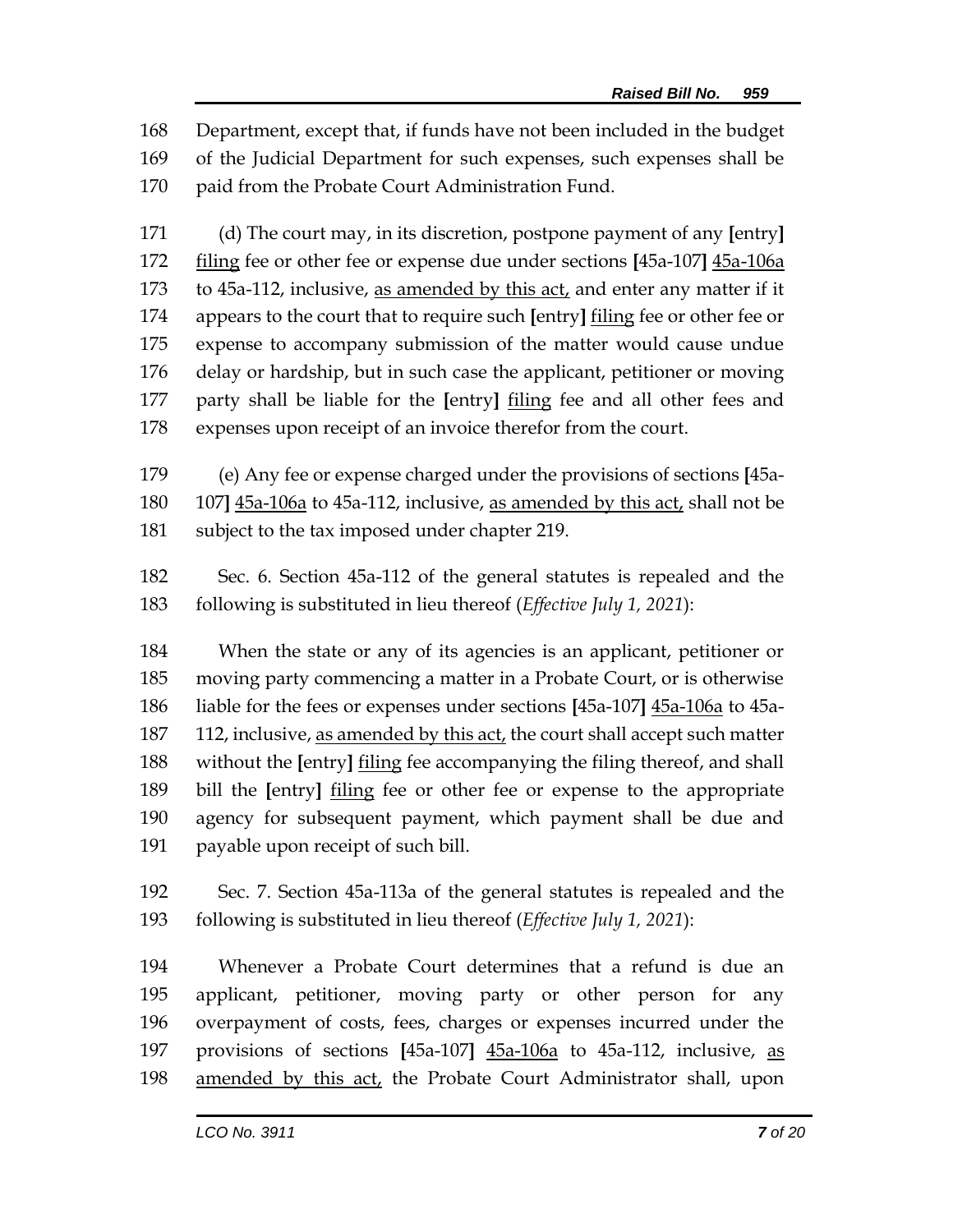receipt of certification of such overpayment by the Probate Court that issued the invoice for such costs, fees, charges or expenses, cause a refund of such overpayment to be issued from the Probate Court Administration Fund.

 Sec. 8. Section 45a-113b of the general statutes is repealed and the following is substituted in lieu thereof (*Effective July 1, 2021*):

 Each court of probate may allow the payment of any fees charged by such court by means of a credit card, charge card, **[**or**]** debit card or an 207 electronic funds transfer and may charge the person making such payment a service fee for any such payment made by any such card or electronic funds transfer. The fee shall not exceed any charge by the card issuer or processing fee for electronic funds transfer, including any discount rate.

 Sec. 9. Subsections (d) to (l), inclusive, of section 45a-186 of the general statutes are repealed and the following is substituted in lieu thereof (*Effective July 1, 2021*):

 (d) An appeal from a decision rendered in any case after a recording of the proceedings is made under section 17a-498, 17a-543, 17a-543a, **[**or**]** 17a-685, or 19a-131b, sections 45a-644 to 45a-667v, inclusive, or section 51-72 or 51-73, shall be on the record and shall not be a trial de novo.

 (e) Each person who files an appeal pursuant to this section shall serve a copy of the complaint on each interested party. The failure of any person to make such service shall not deprive the Superior Court of jurisdiction over the appeal. Notwithstanding the provisions of section 52-50, service of the copy of the complaint shall be by state marshal, constable or an indifferent person. Service shall be in hand or by leaving a copy at the place of residence of the interested party being served or at the address for the interested party on file with the Probate Court, except that service on a respondent or conserved person in an appeal 228 from an action under part IV of chapter 802h shall be in hand by a state marshal, constable or an indifferent person.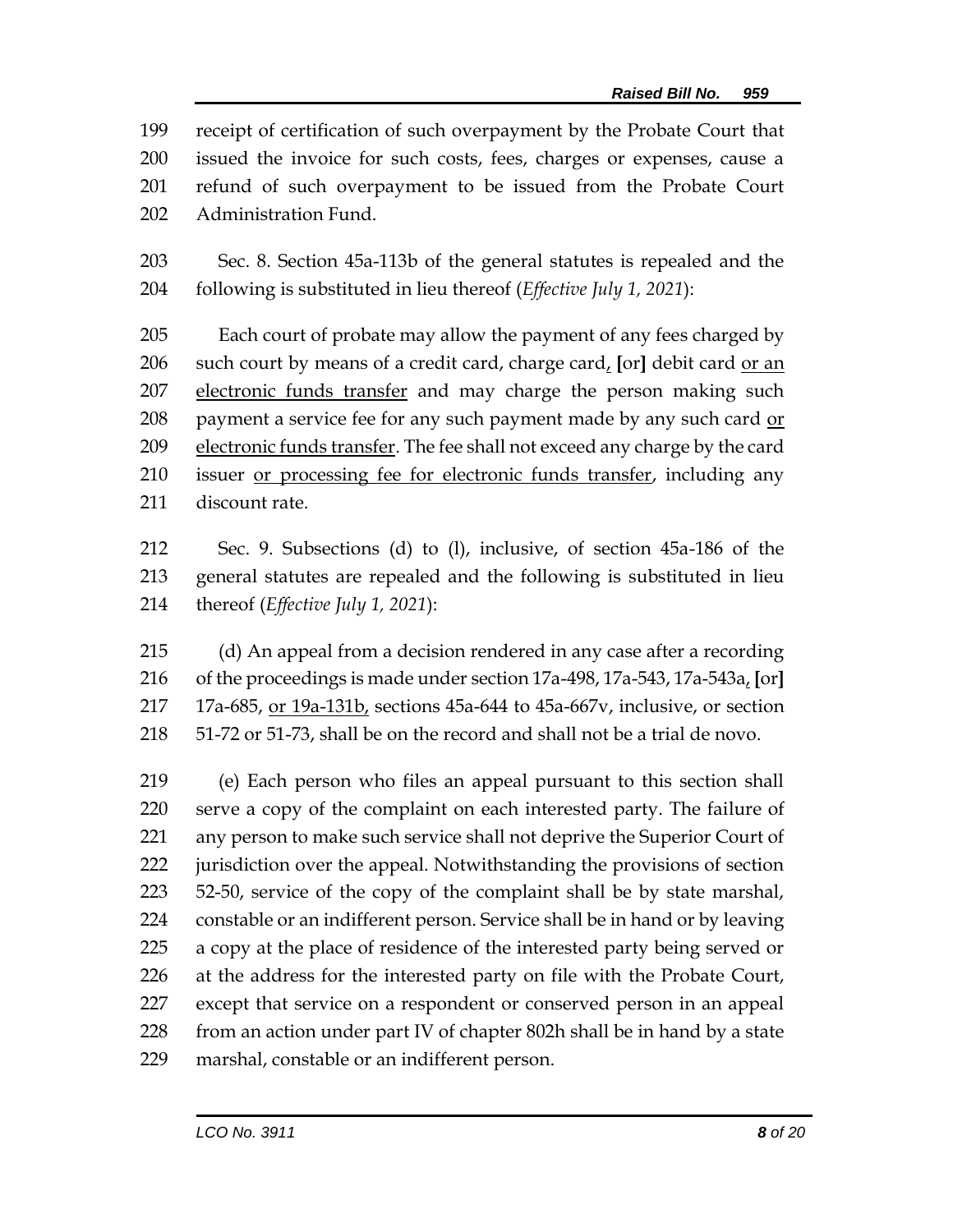(f) In addition to the notice given under subsection (e) of this section, each person who files an appeal pursuant to this section shall mail a copy of the complaint to the Probate Court that rendered the order, denial or decree appealed from. The Probate Court and the probate judge that rendered the order, denial or decree appealed from shall not be made parties to the appeal and shall not be named in the complaint as parties.

 (g) Not later than fifteen days after a person files an appeal under this section, the person who filed the appeal shall file or cause to be filed 239 with the clerk of the Superior Court a document containing (1) the name, address and signature of the person making service, and (2) a statement 241 of the date and manner in which a copy of the complaint was served on each interested party and mailed to the Probate Court that rendered the order, denial or decree appealed from.

 (h) If service has not been made on an interested party, the Superior Court, on motion, shall make such orders of notice of the appeal as are 246 reasonably calculated to notify any necessary party not yet served.

 (i) A hearing in an appeal from probate proceedings under section 17a-77, 17a-80, 17a-498, 17a-510, 17a-511, 17a-543, 17a-543a, 17a-685, 19a- 131b, 45a-650, 45a-654, 45a-660, 45a-674, 45a-676, 45a-681, 45a-682, 45a- 699, 45a-703 or 45a-717 shall commence, unless a stay has been issued pursuant to subsection (j) of this section, not later than ninety days after the appeal has been filed.

 (j) The filing of an appeal under this section shall not, of itself, stay enforcement of the order, denial or decree from which the appeal is taken. A motion for a stay may be made to the Probate Court or the Superior Court. The filing of a motion with the Probate Court shall not preclude action by the Superior Court.

 (k) Nothing in this section shall prevent any person aggrieved by any order, denial or decree of a Probate Court in any matter, unless otherwise specially provided by law, from filing a petition for a writ of habeas corpus, a petition for termination of involuntary representation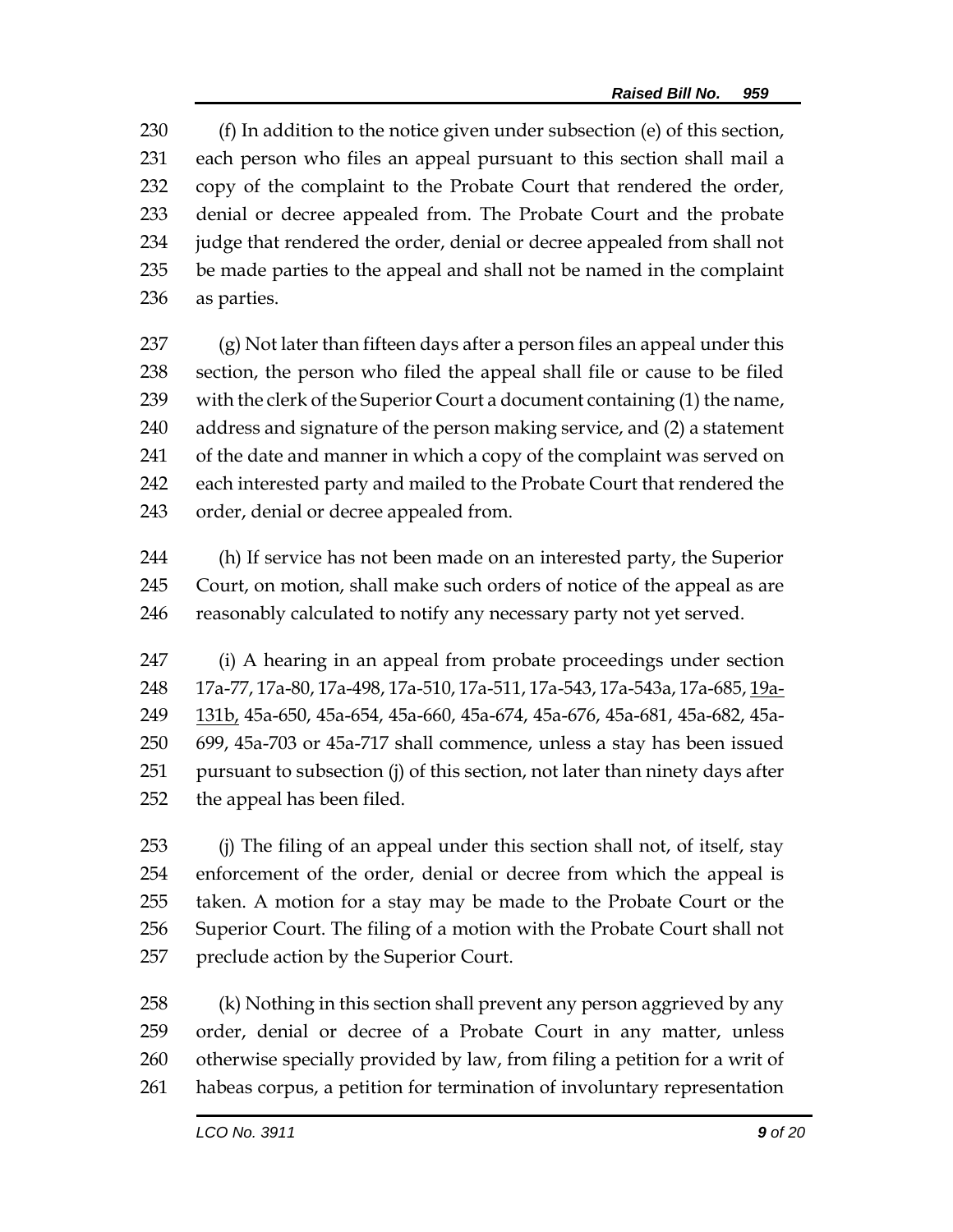or a petition for any other available remedy.

 (l) (1) Except for matters described in subdivision (3) of this subsection, in any appeal filed under this section, the appeal may be referred by the Superior Court to a special assignment probate judge appointed in accordance with section 45a-79b, who is assigned by the Probate Court Administrator for the purposes of such appeal, except that such appeal shall be heard by the Superior Court if any party files a demand for such hearing in writing with the Superior Court not later than twenty days after service of the appeal.

 (2) An appeal referred to a special assignment probate judge pursuant to this subsection shall proceed in accordance with the rules for references set forth in the rules of the judges of the Superior Court.

 (3) The following matters shall not be referred to a special assignment probate judge pursuant to this subsection: Appeals under sections 17a- 75 to 17a-83, inclusive, section 17a-274, sections 17a-495 to 17a-528, inclusive, sections 17a-543, 17a-543a, 17a-685 to 17a-688, inclusive, 19a-278 131b, children's matters as defined in subsection (a) of section 45a-8a, sections 45a-644 to 45a-663, inclusive, 45a-668 to 45a-683, inclusive, and 45a-690 to 45a-700, inclusive, and any matter in a Probate Court heard on the record in accordance with sections 51-72 and 51-73.

 Sec. 10. Section 45a-186a of the general statutes is repealed and the following is substituted in lieu thereof (*Effective July 1, 2021*):

 (a) In an appeal from an order, denial or decree of a Probate Court made after a hearing that is on the record under section 17a-498, 17a- 543, 17a-543a, **[**or**]** 17a-685 or 19a-131b, sections 45a-644 to 45a-667v, inclusive, or section 51-72 or 51-73, not later than thirty days after service is made of such appeal under section 45a-186, or within such further time as may be allowed by the Superior Court, the Probate Court shall transcribe any portion of the recording of the proceedings that has not been transcribed. The expense for such transcript shall be charged against the person who filed the appeal, except that if the person who filed the appeal is unable to pay such expense and files an affidavit with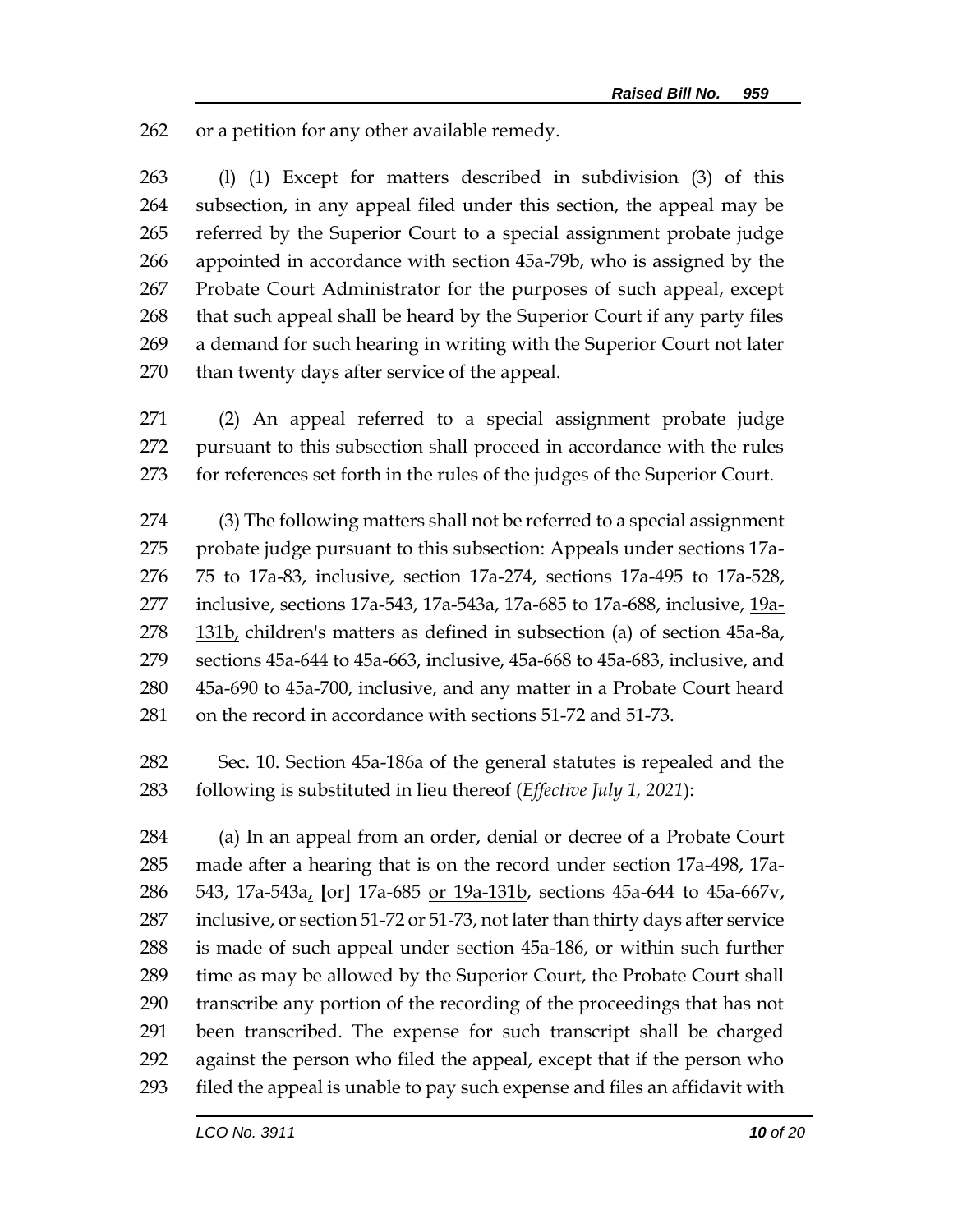the court demonstrating the inability to pay, the expense of the transcript shall be paid by the Probate Court Administrator and paid from the Probate Court Administration Fund.

 (b) The Probate Court shall transmit to the Superior Court the original or a certified copy of the entire record of the proceeding from which the appeal was taken. The record shall include, but not be limited to, the findings of fact and conclusions of law, separately stated, of the Probate Court.

 (c) An appeal from an order, denial or decree made after a hearing on the record under section 17a-498, 17a-543, 17a-543a, **[**or**]** 17a-685 or 19a- 131b, sections 45a-644 to 45a-667v, inclusive, or section 51-72 or 51-73, shall be heard by the Superior Court without a jury, and may be referred to a state referee appointed under section 51-50*l*. The appeal shall be confined to the record. If alleged irregularities in procedure before the Probate Court are not shown in the record or if facts necessary to establish such alleged irregularities in procedure are not shown in the record, proof limited to such alleged irregularities may be taken in the Superior Court. The Superior Court, on request of any party, shall hear oral argument and receive written briefs.

 Sec. 11. Section 45a-186b of the general statutes is repealed and the following is substituted in lieu thereof (*Effective July 1, 2021*):

 In an appeal taken under section 45a-186 from a matter heard on the record in the Probate Court under section 17a-498, 17a-543, 17a-543a, **[**or**]** 17a-685, or 19a-131b, sections 45a-644 to 45a-667v, inclusive, or section 51-72 or 51-73, the Superior Court shall not substitute its judgment for that of the Probate Court as to the weight of the evidence on questions of fact. The Superior Court shall affirm the decision of the Probate Court unless the Superior Court finds that substantial rights of the person appealing have been prejudiced because the findings, inferences, conclusions or decisions are: (1) In violation of the federal or state constitution or the general statutes, (2) in excess of the statutory authority of the Probate Court, (3) made on unlawful procedure, (4)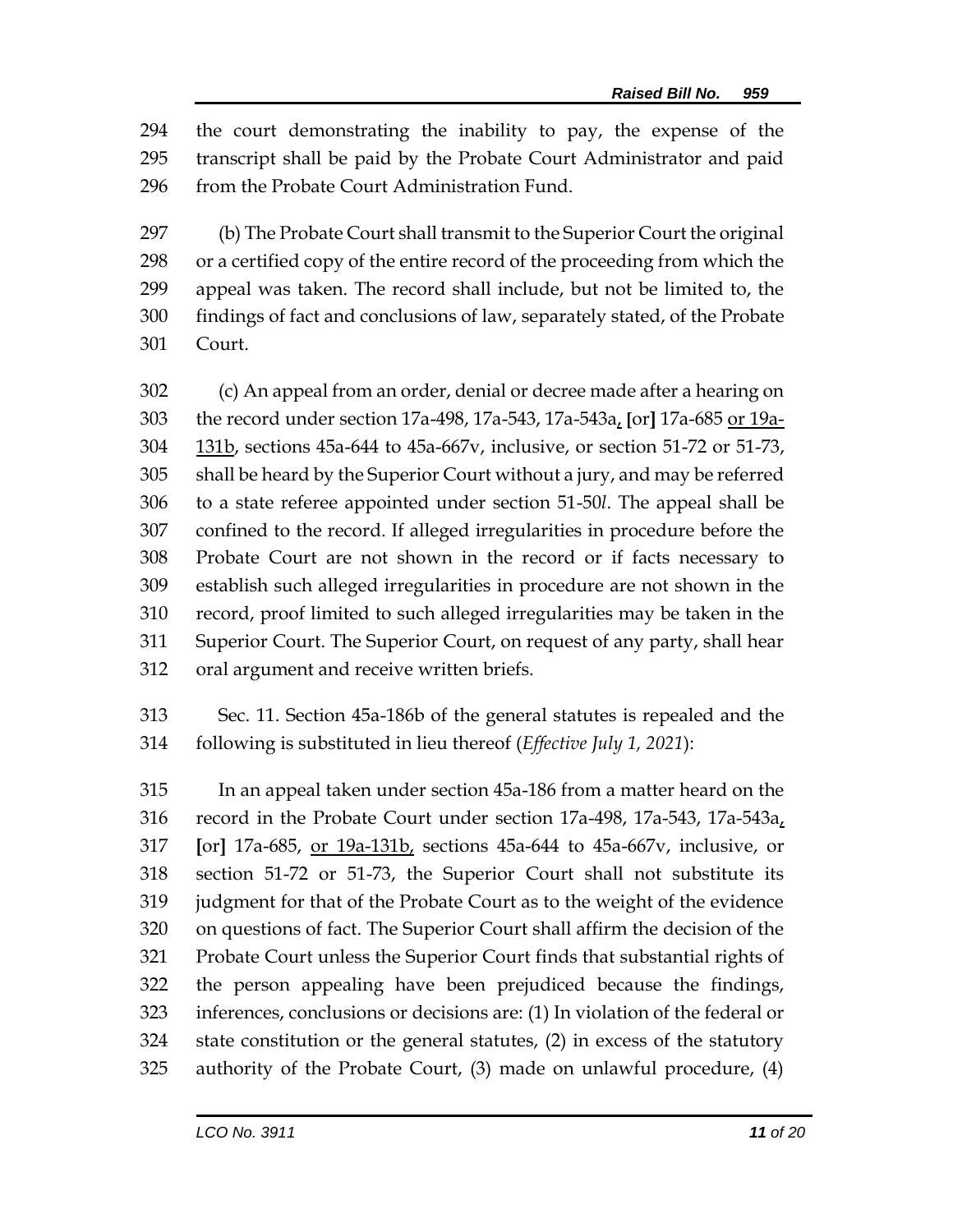affected by other error of law, (5) clearly erroneous in view of the reliable, probative and substantial evidence on the whole record, or (6) arbitrary or capricious or characterized by abuse of discretion or clearly unwarranted exercise of discretion. If the Superior Court finds such prejudice, the Superior Court shall sustain the appeal and, if appropriate, may render a judgment that modifies the Probate Court's order, denial or decree or remand the case to the Probate Court for further proceedings. For the purposes of this section, a remand is a final judgment.

 Sec. 12. Section 45a-597 of the general statutes is repealed and the following is substituted in lieu thereof (*Effective July 1, 2021*):

 (a) Upon the death of a **[**minor**]** person with respect to whose estate a guardian or conservator has been duly appointed by a **[**court of probate**]** Probate Court, has qualified and is acting as such, **[**and upon the death of a person with respect to whose estate a conservator has been duly appointed, has qualified and is acting as such,**]** if (1) the estate consists 342 entirely of personalty, and (2) the estate remaining in the hands of the guardian or conservator at the time of the death of the **[**protected**]** person is not more than sufficient to pay expenses incurred during the lifetime of the **[**protected**]** person and not paid as of the date of death, administration expenses necessary to the settlement of the fiduciary's final account and the funeral expenses, including the cost of a suitable monument and cemetery plot, then such guardian or conservator may pay such expenses and take credit therefor on his final account. The payments shall be subject to the limitations set forth in sections 17b-95 and 17b-300.

 (b) If the estate is less than sufficient to pay all such expenses in full, the provisions of section 45a-365 as to order of payment shall govern.

 Sec. 13. Subsection (c) of section 46b-172a of the general statutes is repealed and the following is substituted in lieu thereof (*Effective July 1, 2021*):

(c) The child shall be made a party to the action. **[**and**]** If the child is a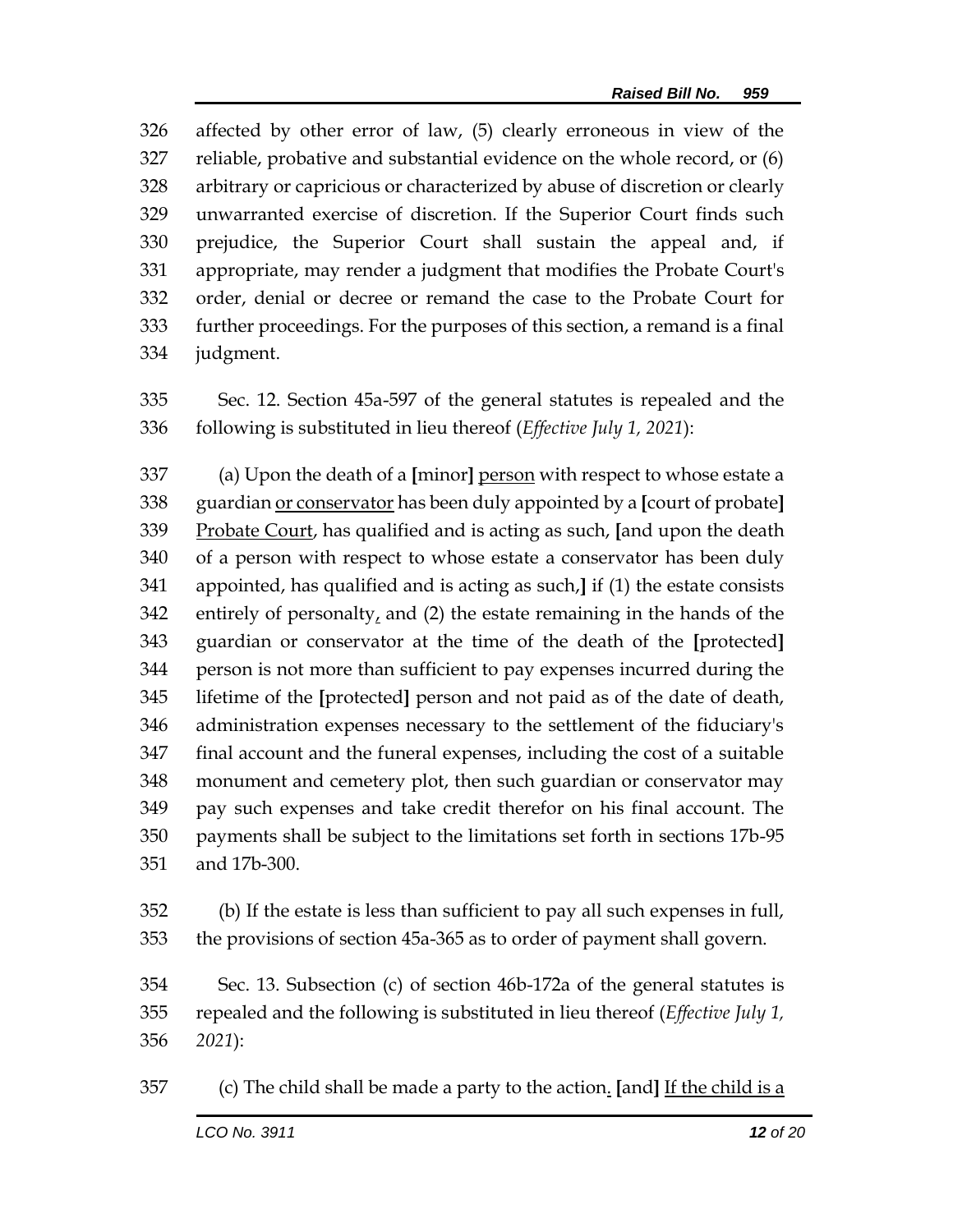minor at the time of the proceedings, the minor child shall be represented by a guardian ad litem appointed by the court in accordance with section 45a-708. Payment for the guardian ad litem shall be made in accordance with such section from funds appropriated to the Judicial Department, except that, if funds have not been included in the budget of the Judicial Department for such purposes, such payment shall be made from the Probate Court Administration Fund.

 Sec. 14. Subsection (k) of section 17a-11 of the general statutes is repealed and the following is substituted in lieu thereof (*Effective July 1, 2021*):

 (k) Upon motion of any interested party in a Probate Court proceeding under this section, the Probate Court of record may transfer the file for cause shown to a Probate Court for a district other than the district in which the initial or permanency hearing was held. **[**The file shall be transferred by the Probate Court of record making copies of all recorded documents in the court file, certifying each of them, and delivering the certified copies to the Probate Court to which the matter is transferred.**]** Upon issuance of an order to transfer a file under this subsection, the transferring court shall transmit a digital image of each document in the court file to the transferee court using the document management system maintained by the Office of the Probate Court Administrator. The transferee court shall thereupon assume jurisdiction over the voluntary admission in accordance with the provisions of this section.

 Sec. 15. Subsection (b) of section 17a-274 of the general statutes is repealed and the following is substituted in lieu thereof (*Effective July 1, 2021*):

 (b) A petition to the Probate Court for placement under this section may be filed by any interested party. The petition and all records of Probate Court proceedings held as a result of the filing of such petition shall be confidential and shall not be open to public inspection by or disclosed to any person, except that (1) such records shall be available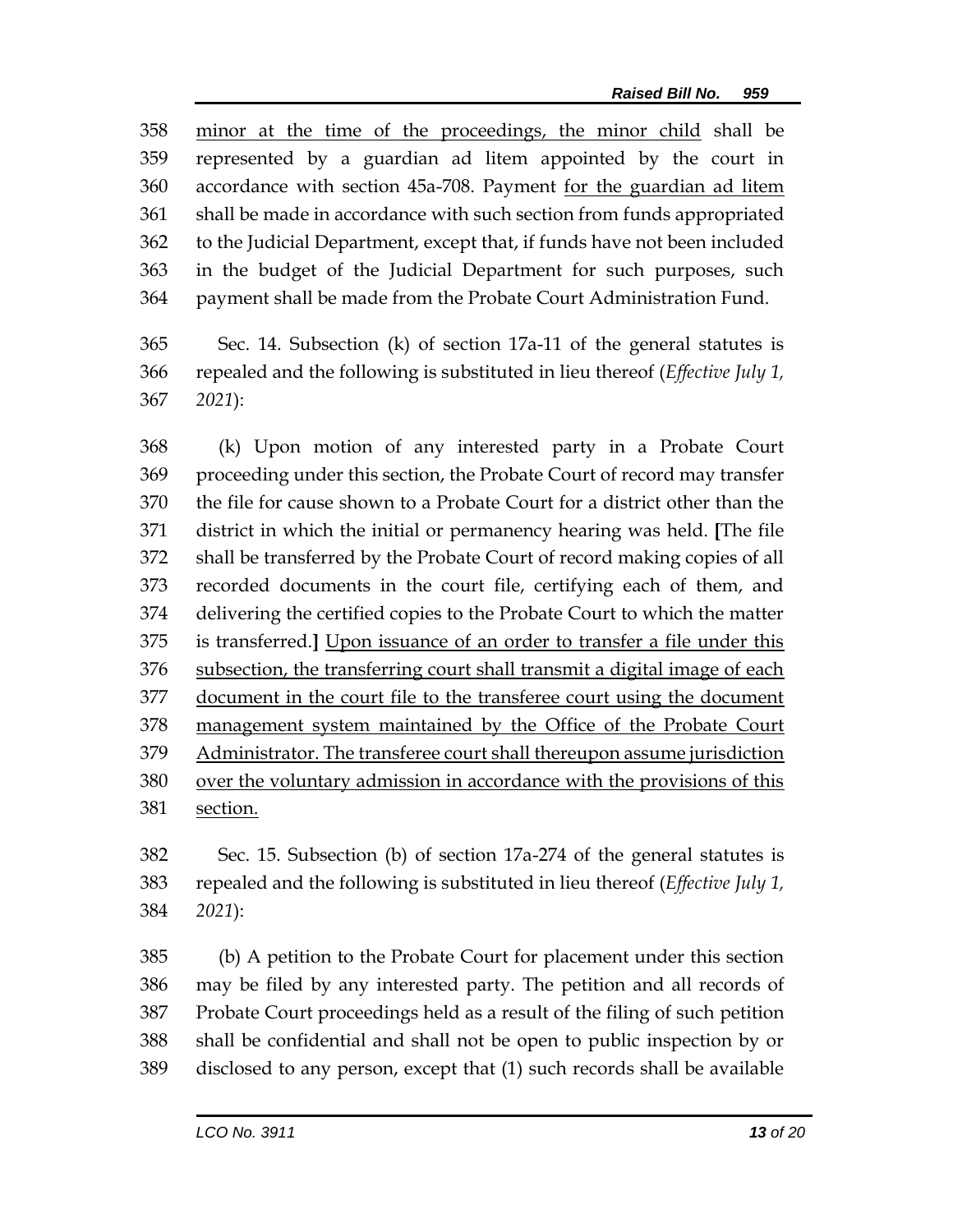to (A) the parties in any such case and their counsel, (B) the Department of Developmental Services, and (C) the **[**office**]** Office of the Probate Court Administrator; (2) if the court appoints a legal representative, the names of the legal representative and the protected person shall be public; and (3) the court may, after hearing with notice to the respondent, the respondent's counsel, the legal representative and the Department of Developmental Services, permit records to be disclosed for cause shown. The petition shall allege that the respondent is a person with intellectual disability and (A) is unable to provide for himself or herself at least one of the following: Education, habilitation, care for personal health and mental health needs, meals, clothing, safe shelter or protection from harm; (B) has no family or legal representative or other person to care for the respondent or the respondent's family or the legal representative or other person can no longer provide adequate care for the respondent; (C) is unable to obtain adequate, appropriate services which would enable the respondent to receive care, treatment and education or habilitation without placement by a Probate Court; and (D) is not willing to be placed under the custody and control of the Department of Developmental Services or its agents or voluntary admission has been sought by the legal representative of the respondent and such voluntary admission has been opposed by the protected person or the protected person's next of kin.

 Sec. 16. Section 45a-9a of the general statutes is repealed and the following is substituted in lieu thereof (*Effective July 1, 2021*):

 Any person seeking on-line access to any data processing system operated by the **[**office**]** Office of the Probate Court Administrator, or seeking, in any other medium, information stored in such data processing system, may be required to pay to the **[**office**]** Office of the Probate Court Administrator an amount, as established in a fee schedule determined by the Probate Court Administrator, for deposit in the Probate Court Administration Fund established in section 45a-82. Such fee schedule may include reasonable charges for personal services, fringe benefits, supplies and any other expenses related to maintaining, improving and providing such data processing services including, but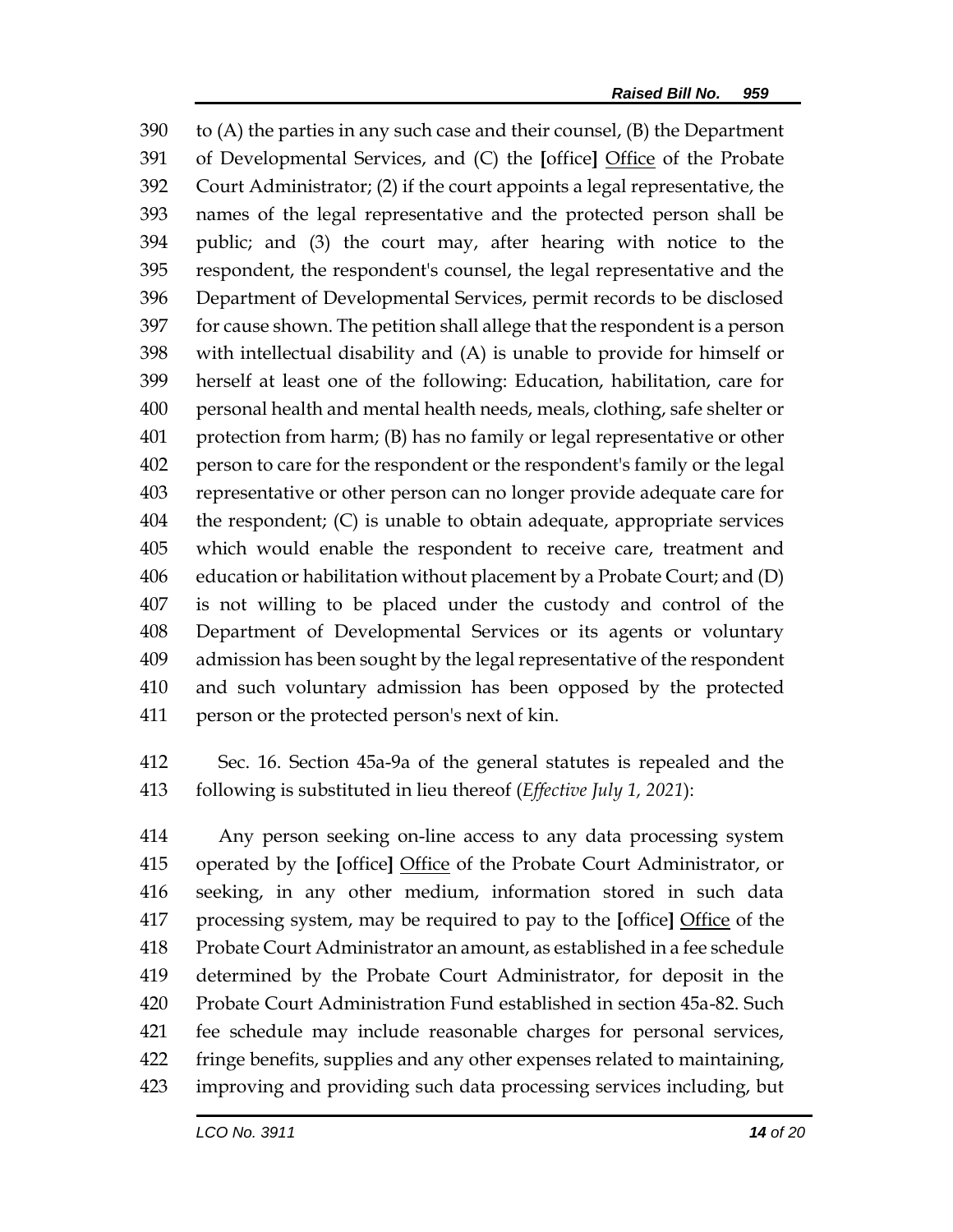not limited to, program modifications, training expenses, central processor user time and the rental and maintenance of equipment.

 Sec. 17. Subsection (c) of section 45a-27 of the general statutes is repealed and the following is substituted in lieu thereof (*Effective July 1, 2021*):

 (c) The curriculum for the courses required by subsection (b) of this section shall be established by the Probate Court Administrator and shall be designed to establish a minimum level of proficiency by judges of probate. The courses shall be given by qualified instructors approved by the Probate Court Administrator. The Probate Court Administrator may waive completion of a course required by subdivision (2) of subsection (b) on demonstration by a probate judge of proficiency in the subject matter. The Probate Court Administrator may, for good cause, allow a probate judge to satisfy a requirement of subsection (b) of this section by auditing, at the **[**office**]** Office of the Probate Court Administrator or at such other place as the Probate Court Administrator may designate, instructional tapes approved by the Probate Court Administrator. The Probate Court Administrator shall adopt appropriate time requirements for training of a probate judge elected in a special election and may modify other requirements of this section as circumstances may require.

 Sec. 18. Subsection (e) of section 45a-65 of the general statutes is repealed and the following is substituted in lieu thereof (*Effective July 1, 2021*):

 (e) Except as provided in subsections (g) and (h) of section 45a-63, all decisions of the council shall be public record and shall be available for inspection at the **[**office**]** Office of the Probate Court Administrator.

 Sec. 19. Subsection (d) of section 45a-68 of the general statutes is repealed and the following is substituted in lieu thereof (*Effective July 1, 2021*):

(d) The financial statement and disclosure, except as otherwise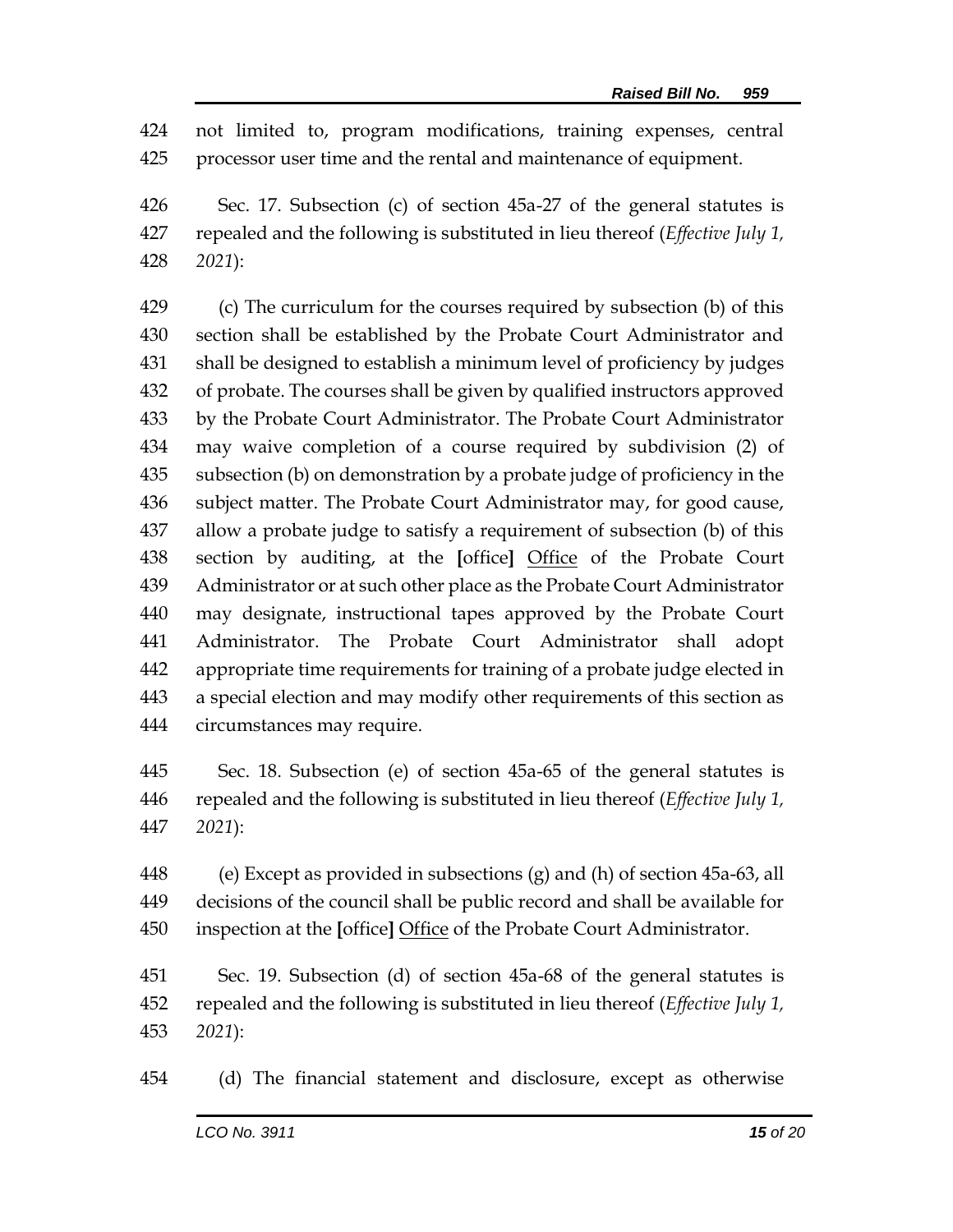provided in this section, shall be open to inspection at the **[**office**]** Office of the Probate Court Administrator.

 Sec. 20. Section 45a-76 of the general statutes is repealed and the following is substituted in lieu thereof (*Effective July 1, 2021*):

 The Probate Court Administrator shall file with the Chief Court Administrator, on or before the first day of April of each even-numbered year, a report of the business of the **[**office**]** Office of the Probate Court Administrator during the biennium ending on the preceding June thirtieth, together with any information that the Chief Court Administrator may request.

 Sec. 21. Subsection (a) of section 45a-80 of the general statutes is repealed and the following is substituted in lieu thereof (*Effective July 1, 2021*):

 (a) The Commissioner of Administrative Services shall provide such office space for the conduct of the duties of the **[**office**]** Office of the Probate Court Administrator as the Probate Court Administrator approves. The expenses of the office space shall be paid from the fund established under section 45a-82.

 Sec. 22. Subdivision (1) of subsection (a) of section 45a-84 of the general statutes is repealed and the following is substituted in lieu thereof (*Effective July 1, 2021*):

 (a) (1) On or before April first of each year, the Probate Court Administrator shall prepare a proposed budget for the next succeeding fiscal year beginning July first, for the appropriate expenditures of funds from the Probate Court Administration Fund to carry out the statutory duties of the Probate Court Administrator. The proposed budget shall reflect all costs related to the **[**office**]** Office of the Probate Court Administrator and the operation of the **[**courts of probate**]** Probate Courts, including, but not limited to, compensation, group hospitalization and medical and surgical insurance plans and retirement benefits for probate judges and employees. Expenditures in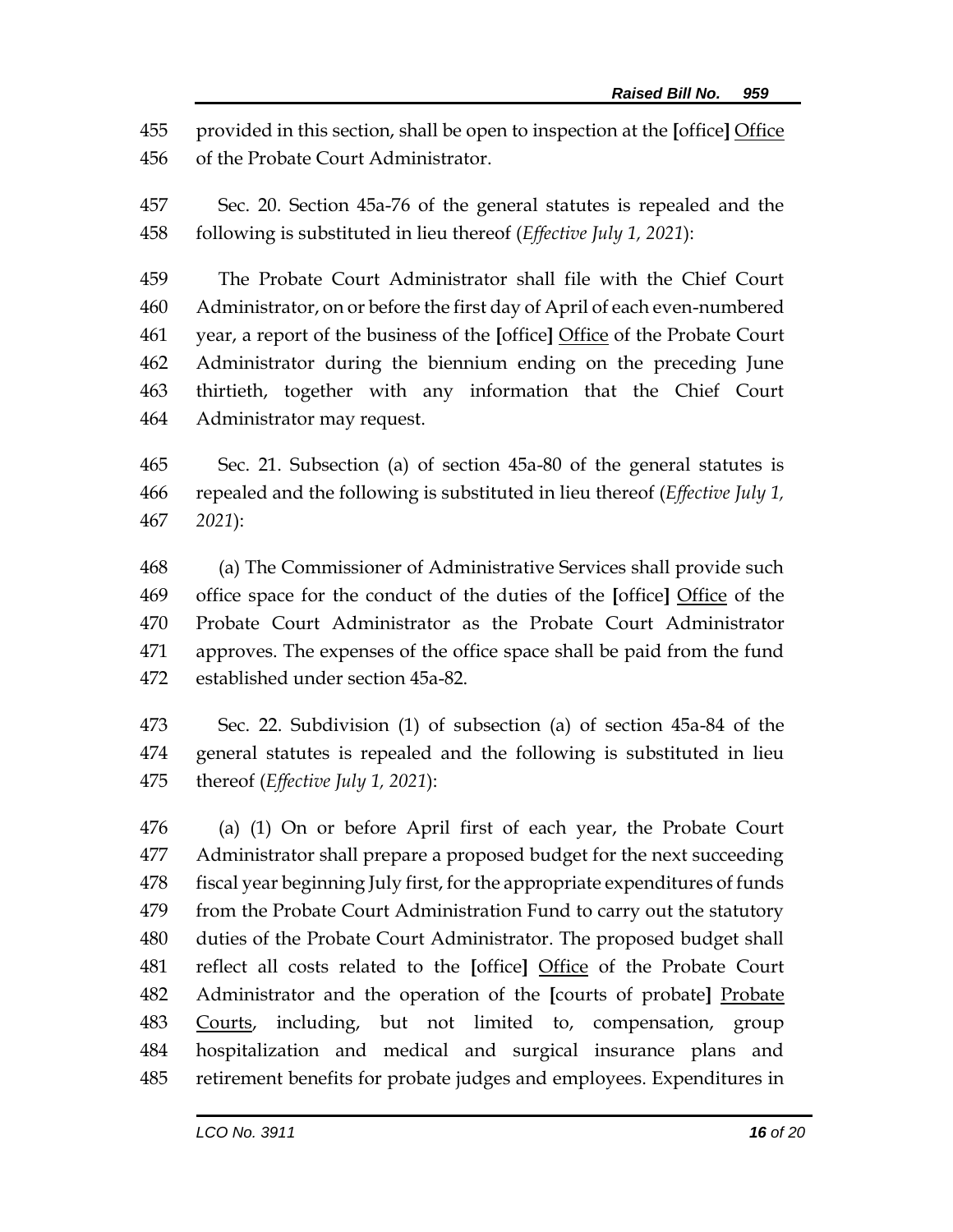the proposed budget shall not exceed anticipated available funds.

 Sec. 23. Subsection (e) of section 45a-649a of the general statutes is repealed and the following is substituted in lieu thereof (*Effective July 1, 2021*):

 (e) If the respondent or conserved person is indigent, an attorney appointed under this section shall be paid a reasonable rate of compensation. Rates of compensation for such appointed attorneys shall be established by the **[**office**]** Office of the Probate Court Administrator. Such compensation shall be paid from funds appropriated to the Judicial Department. If funds have not been included in the budget of the Judicial Department for such purposes, such compensation shall be paid from the Probate Court Administration Fund.

 Sec. 24. Subsection (c) of section 45a-670 of the general statutes is repealed and the following is substituted in lieu thereof (*Effective July 1, 2021*):

 (c) All records of cases related to guardianship under sections 45a- 669 to 45a-683, inclusive, shall be confidential and shall not be open to public inspection by or disclosed to any person, except that (1) such records shall be available to (A) the parties in any such case and their counsel, (B) the Department of Developmental Services, and (C) the **[**office**]** Office of the Probate Court Administrator; (2) if the court appoints a guardian, the names of the guardian and the protected person shall be public; and (3) the court may, after hearing with notice to the respondent, the respondent's counsel, the guardian and the Department of Developmental Services, permit records to be disclosed for cause shown.

 Sec. 25. Subsection (a) of section 45a-674 of the general statutes is repealed and the following is substituted in lieu thereof (*Effective July 1, 2021*):

(a) At any hearing for appointment of a plenary guardian or limited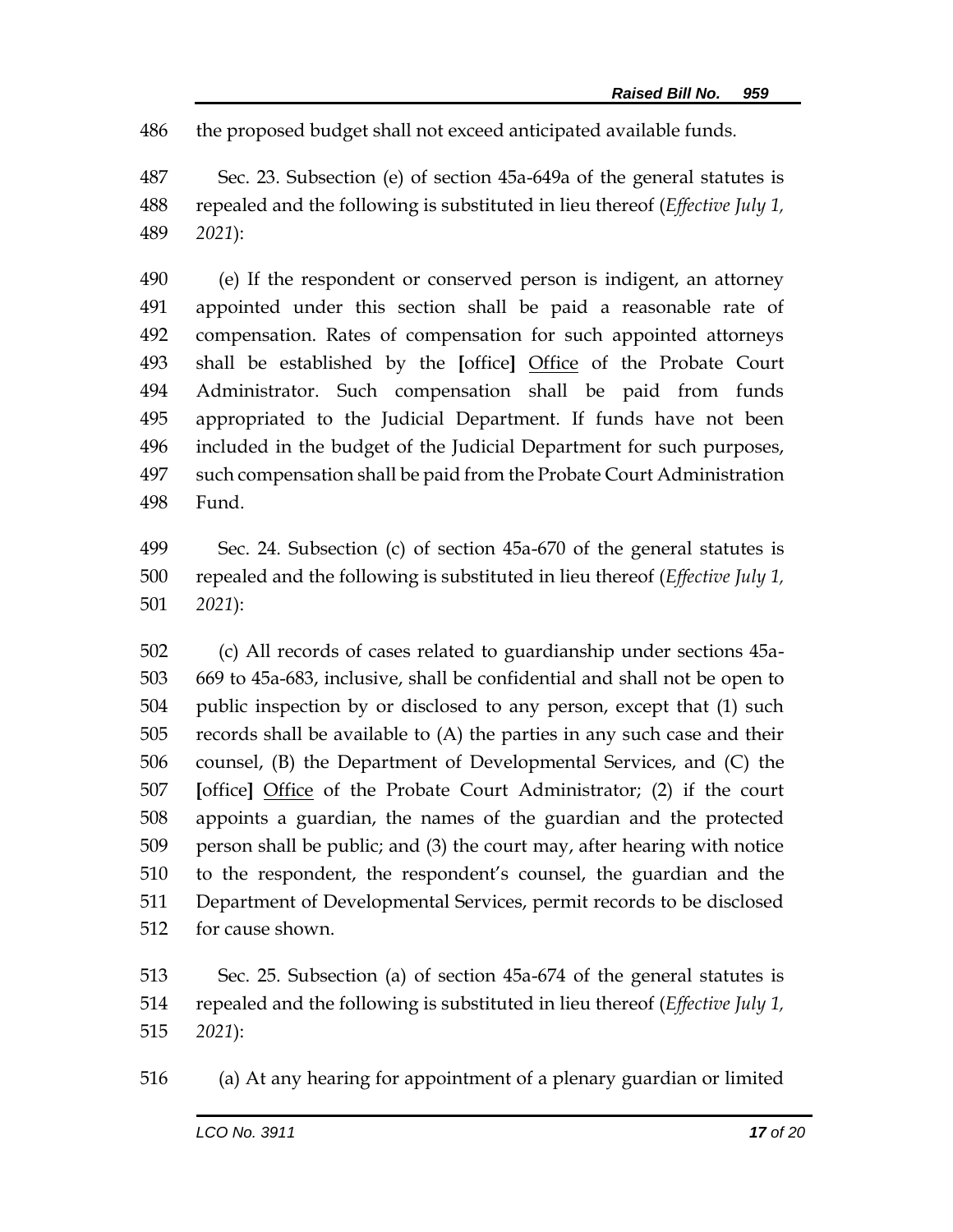guardian, the court shall receive evidence as to the condition of the respondent, including a written report or testimony by a Department of Developmental Services assessment team appointed by the Commissioner of Developmental Services or his or her designee, no member of which is related by blood, marriage or adoption to either the petitioner or the respondent and each member of which has personally observed or examined the respondent within forty-five days next preceding such hearing. The assessment team shall be comprised of at least two representatives from among appropriate disciplines having expertise in the evaluation of persons alleged to have intellectual disability. The assessment team members shall make their report on a form provided for that purpose by the **[**office**]** Office of the Probate Court Administrator and shall answer questions on such form as fully and completely as possible. The report shall contain specific information regarding the severity of the intellectual disability of the respondent and those specific areas, if any, in which the respondent needs the supervision and protection of a guardian, and shall state upon the form the reasons for such opinions. The petitioner, respondent or the respondent's counsel shall have the right to present evidence and cross- examine witnesses who testify at any hearing on the petition. If the respondent or the respondent's counsel notifies the court not less than three days before the hearing that he or she wishes to cross-examine the witnesses, the court shall order such witnesses to appear. The fees for such assessment team shall be paid from funds appropriated to the Department of Developmental Services.

 Sec. 26. Subsection (g) of section 45a-677 of the general statutes is repealed and the following is substituted in lieu thereof (*Effective July 1, 2021*):

 (g) Such reports shall be submitted on a form provided by the **[**office**]** Office of the Probate Court Administrator and shall contain the following information: (1) Significant changes in the capacity of the protected person to meet the essential requirements for the protected person's physical health or safety; (2) the services being provided to the protected person and the relationship of those services to the individual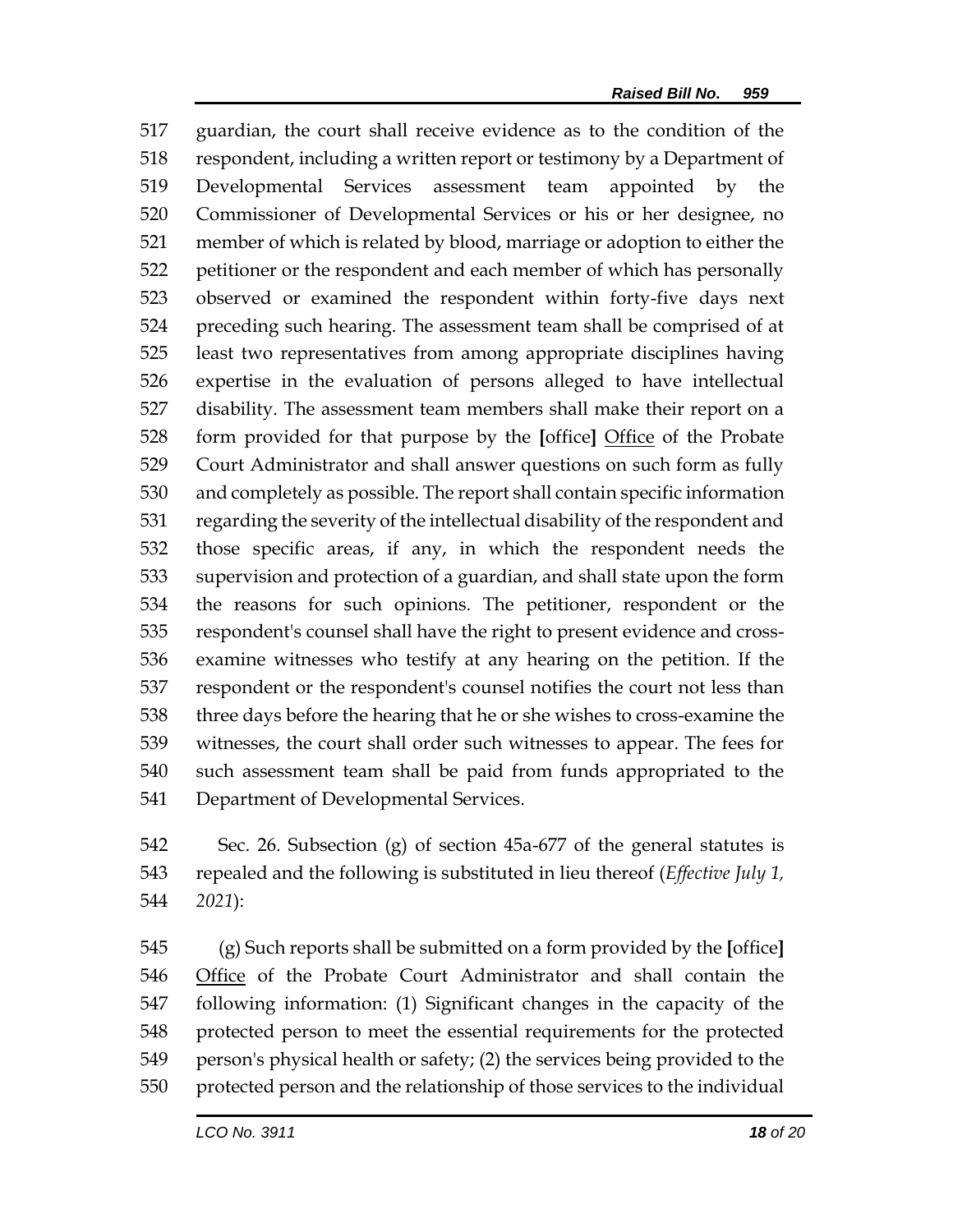guardianship plan; (3) the significant actions taken by the limited guardian or plenary guardian during the reporting period; (4) any significant problems relating to the guardianship which have arisen during the reporting period; and (5) whether such guardianship, in the opinion of the guardian, should continue, be modified, or be terminated, and the reasons therefor.

 Sec. 27. Subsection (a) of section 45a-754 of the general statutes is repealed and the following is substituted in lieu thereof (*Effective July 1, 2021*):

 (a) All records of cases related to termination of parental rights, removal of a parent as guardian, appointment of a statutory parent, adoption matters, temporary guardianship and emancipation of a minor shall be confidential and shall not be open to inspection by or disclosed to any third party, except that (1) such records shall be available to (A) the parties in any such case and their counsel; (B) the Department of Children and Families; (C) any licensed child-placing agency involved in any such case; (D) any judge or employee of a court of this state who, in the performance of his or her duties, requires access to such records; (E) the **[**office**]** Office of the Probate Court Administrator; and (F) courts of other states under the provisions of sections 46b-115a to 46b-115gg, inclusive; and (2) access to and disclosure of adoption records shall be in accordance with subsection (b) of this section.

This act shall take effect as follows and shall amend the following sections:

| Section 1 | July 1, 2021 | $45a-106a(b)$          |
|-----------|--------------|------------------------|
| Sec. 2    | July 1, 2021 | $45a-106a(c)$          |
| Sec. 3    | July 1, 2021 | $45a-107(b)(4)$        |
| Sec. 4    | July 1, 2021 | $45a-107(c)(4)$        |
| Sec. 5    | July 1, 2021 | 45a-111                |
| Sec. 6    | July 1, 2021 | 45a-112                |
| Sec. 7    | July 1, 2021 | 45a-113a               |
| Sec. 8    | July 1, 2021 | 45a-113b               |
| Sec. 9    | July 1, 2021 | 45a-186 $(d)$ to $(l)$ |
| Sec. 10   | July 1, 2021 | 45a-186a               |